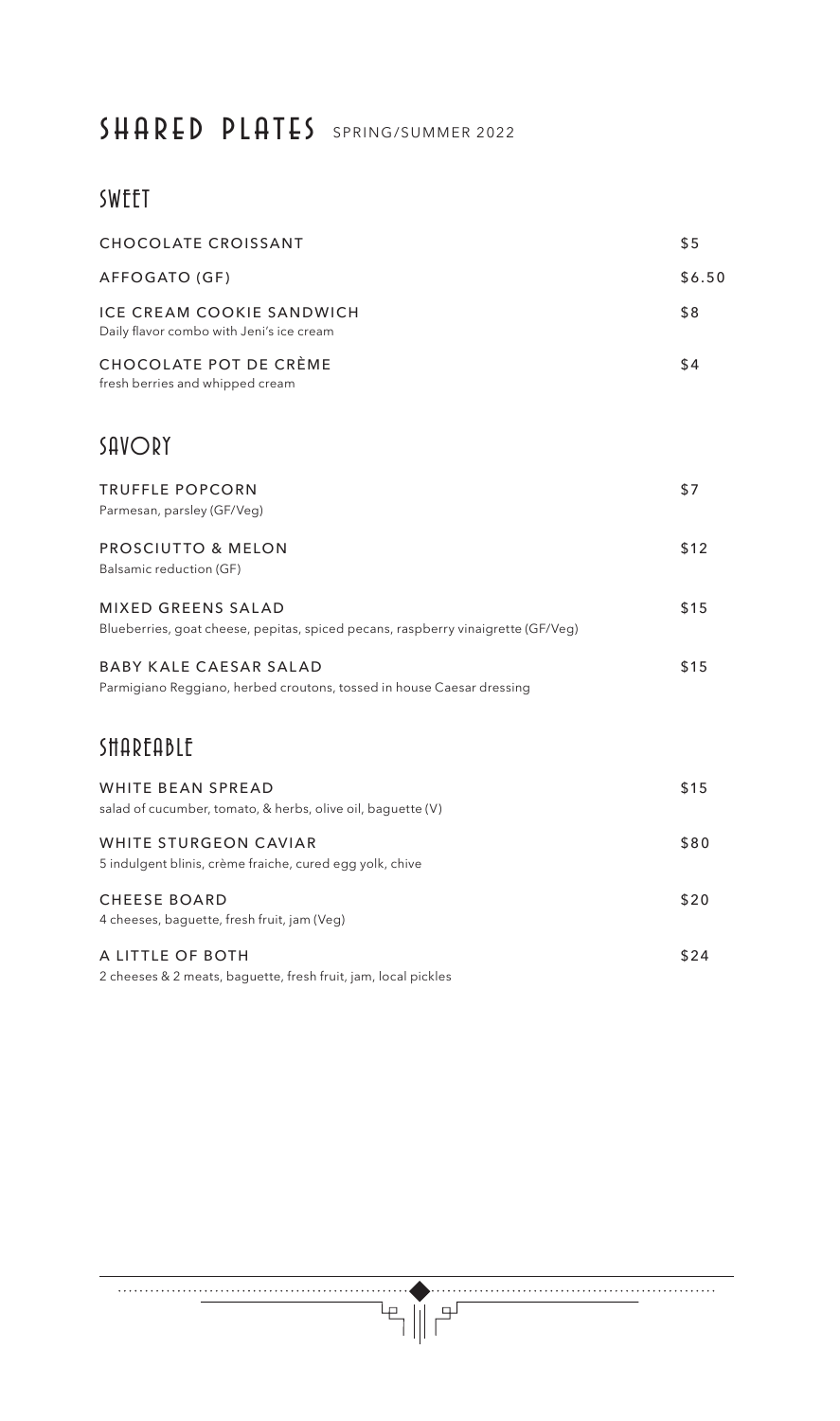# DRINKS SPRING/SUMMER 2022

| CHAMPAGNE                                                                     | GLASS | <b>BOTTLE</b>  |
|-------------------------------------------------------------------------------|-------|----------------|
| <b>CHAMPAGNE FLIGHTS</b><br>Four 3oz Pours of Rotating Champagnes             |       | \$65           |
| <b>HALF BOTTLES</b> 375mls<br>Veuve Clicquot Yellow Label                     |       | \$50           |
| FULL SIZE BOTTLES 750mls                                                      |       |                |
| Drappier Carte d'Or                                                           | \$16  | \$80           |
| Veuve Yellow Label                                                            |       | \$100          |
| Pol Roger White Foil                                                          |       | \$110          |
| Nominé-Renard Brut Blanc de Blancs                                            |       | \$110          |
| <b>Ruinart Rose</b>                                                           |       | \$120          |
| Pol Roger Pure Extra Brut                                                     |       | \$160          |
| 2008 Vintage Cliquot La Grande Dame                                           |       | \$200          |
| 2012 Vintage Dom Perignon<br>Krug Grande Cuvee 167eme Edition                 |       | \$285<br>\$290 |
| 2012 Louis Roederer Brut Cristal                                              |       | \$455          |
| <b>SPARKLING WINE</b><br>750 mls                                              |       |                |
| Valdo Numero Uno Prosecco D'eneto, estaly                                     | \$10  | \$35           |
| Valdo Brut Rose<br>D'eneto, Estaly                                            | \$10  | \$35           |
| Etoile Domaine Chandon <i>California</i>                                      |       | \$80           |
| <b>WHITE &amp; ROSÉ</b>                                                       |       |                |
| Château de Campuget, Campuget Rosé<br>Lhône Dalley, France                    | \$10  | \$35           |
| Chateau D'Esclans Cotes De Provence Rose Whispering Angel<br>Rrovence, France |       | \$60           |
| Scarpetta Pinot Grigio<br>Eriuli-D'enezia Giulia, Staly                       | \$10  | \$35           |
| Mer Soleil Chardonnay Reserve<br>Santa Lucia Kighlands, California            | \$12  | \$45           |
| Spy Valley Sauvignon Blanc Marlborough<br>Marlborough, New Zealand            | \$12  | \$45           |
| Château de Campuget 1753 Gard Viognier<br>Languedoc-Loussillon, Erance        |       | \$50           |
| Pascal Jolivet Sancerre <i>Sancerre</i> , <i>France</i>                       |       | \$60           |
| Far Niente Chardonnay Napa D'alley, California                                |       | \$75           |
| RED                                                                           |       |                |
| Bonanza Winery Cabernet Sauvignon<br>California                               | \$10  | \$35           |
| Cloudline Cellars Pinot Noir<br>Willamette D'alley, Oregon                    | \$12  | \$45           |
| Château Saint-Sulpice Bordeaux Bordeaux, Erance                               | \$40  |                |
| Domaine Faiveley Vieilles Vignes<br>Gevrey-Chambertin, Erance                 | \$90  |                |
| Marchesi Di Barolo Barolo Riedmont, estaly                                    |       | \$100          |
| Newton Unfiltered Cabernet Sauvignon<br>Napa D'alley, California              |       | \$105          |
| Caymus Vineyards Cabernet Sauvignon<br>Napa D'alley, California               |       | \$120          |